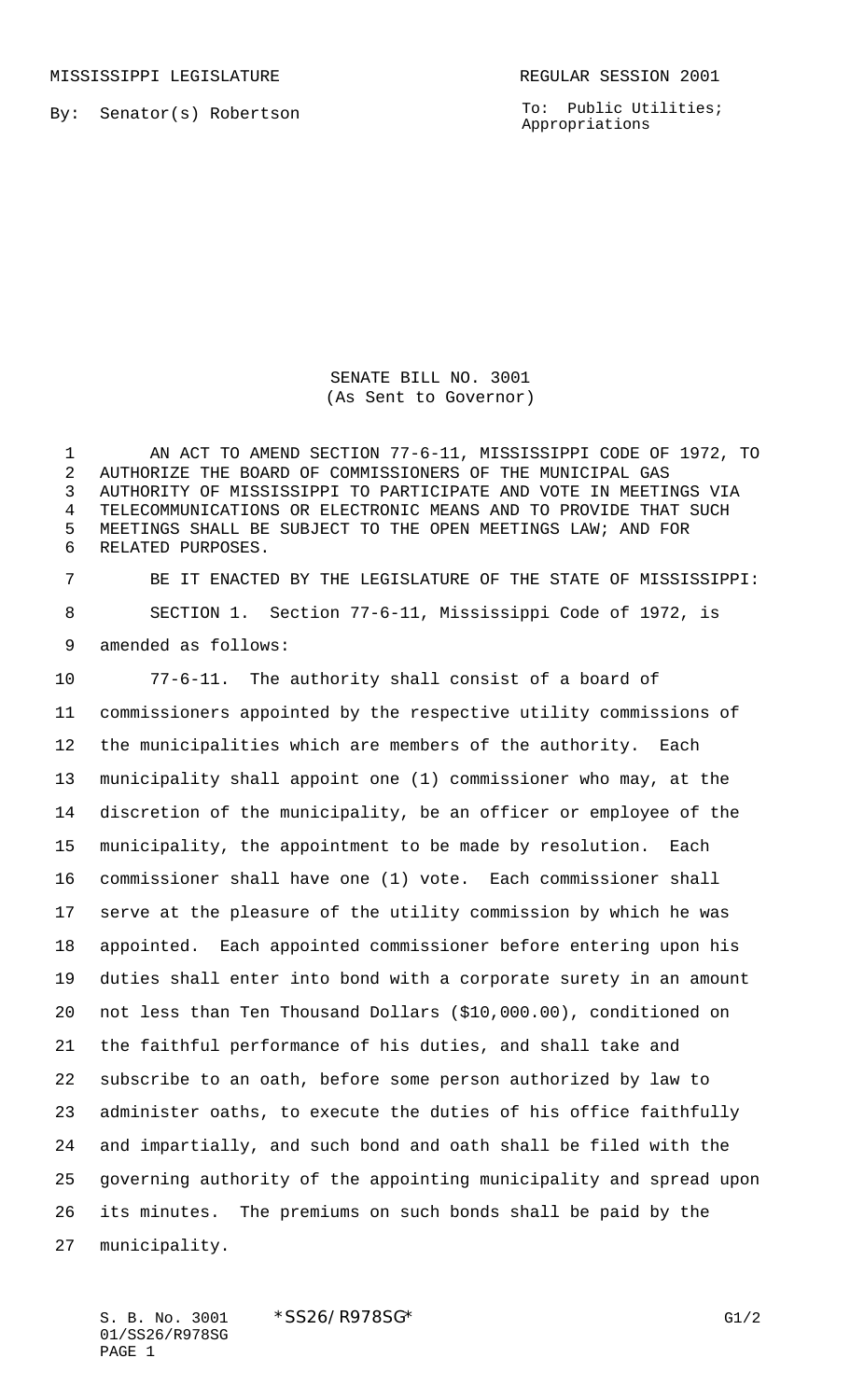The board of commissioners of the authority shall annually elect one (1) of the commissioners as chairman, another as vice-chairman, and another person or persons who may but need not be commissioners to serve as treasurer, secretary and, if desired, assistant secretary. The treasurer shall enter into bond with a corporate surety in such amount of not less than Twenty-five Thousand Dollars (\$25,000.00), as may be determined by the commissioners. The office of treasurer may be held by the secretary or assistant secretary. The board of commissioners may also appoint such additional officers as it deems necessary. The secretary or assistant secretary of the authority shall keep a record of the proceedings of the authority, and the secretary shall be the custodian of all records, books, documents and papers filed with the authority, the minute book or journal of the authority and its official seal. Either the secretary or the assistant secretary of the authority may cause copies to be made of all minutes and other records and documents of the authority and may give certificates under the official seal of the authority to the effect that such copies are true copies, and all persons dealing with the authority may rely upon such certificates.

S. B. No. 3001 \*SS26/R978SG\* 01/SS26/R978SG PAGE 2 A majority of the commissioners of the authority then in office shall constitute a quorum. A vacancy in the board of commissioners of the authority shall not impair the right of a quorum to exercise all the rights and perform all the duties of the authority. Any action taken by the authority under the provisions of this chapter may be authorized by resolution at any regular or special meeting, and each such resolution shall take effect immediately and need not be published or posted. A majority of the votes which the commissioners present are entitled to cast shall be necessary and sufficient to take any action or to pass any resolution, provided that such commissioners present are entitled to cast a majority of the votes of all commissioners of the board. Any commissioner may participate and vote in regular